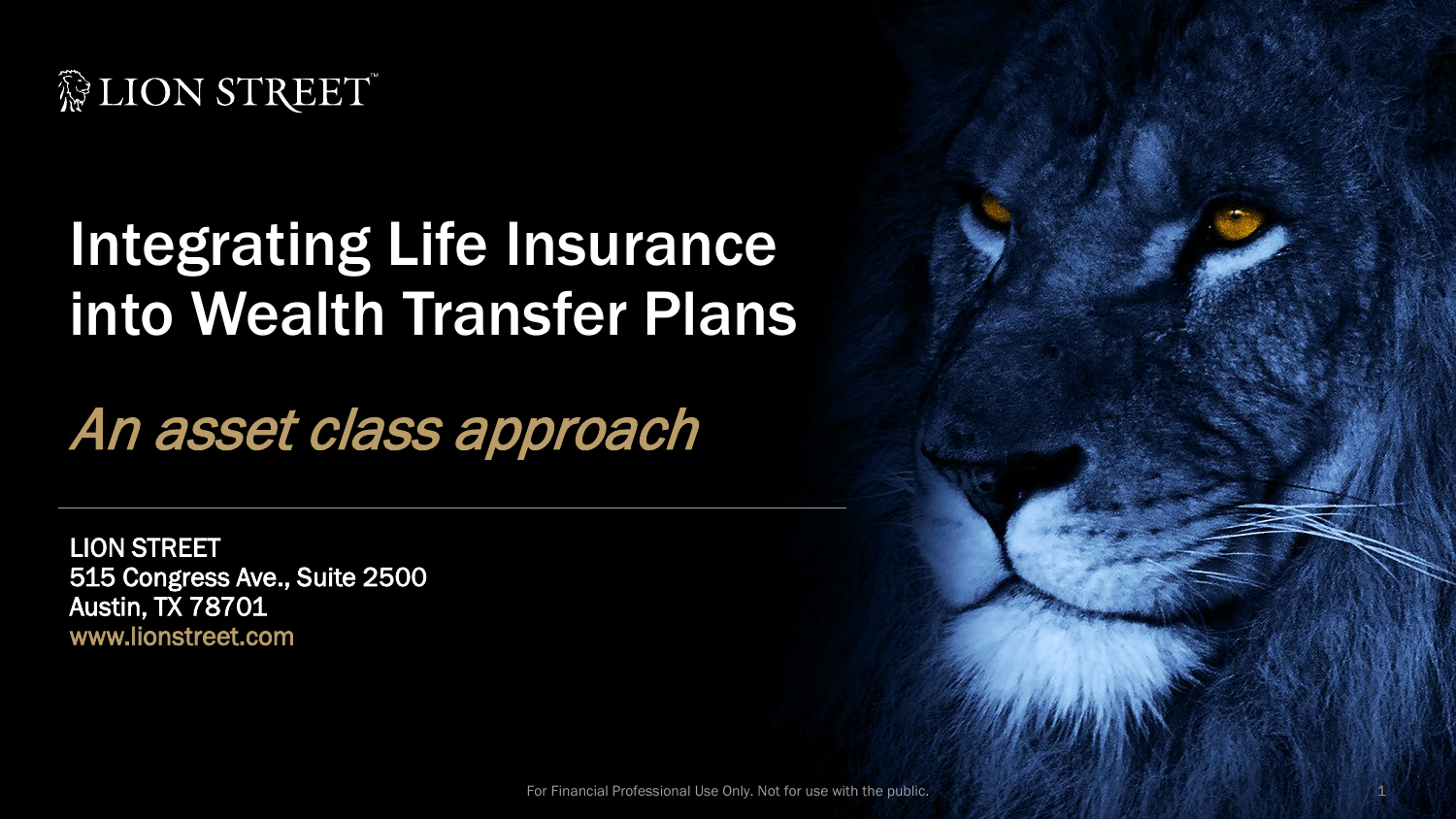### Modern Portfolio Theory

Portfolio of individual assets with varying risk-return profiles can be constructed to optimize overall portfolio risk and return

An efficient frontier of optimal portfolios can be created that maximize return for a given risk or minimize risk for a given return

Individual asset risk and return should be measured in the context of how it impacts and behaves within the overall portfolio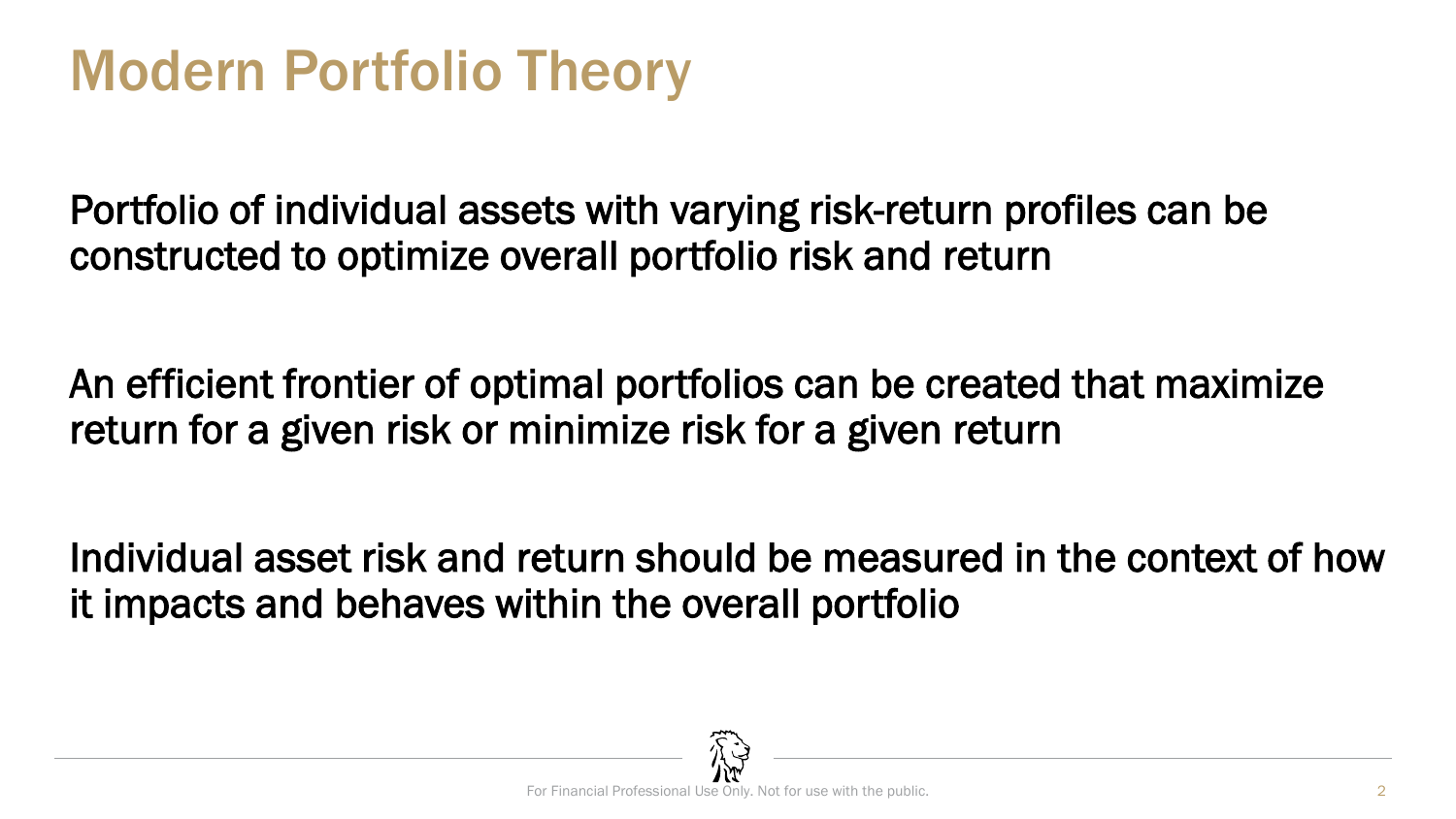# Modern Portfolio Theory

Measuring and valuing assets in the portfolio management context, requires the following data:

- Asset-specific expected return (mean) AND expected risk (standard deviation)
- Asset-specific Sharpe Ratio (risk-adjusted return)
- Covariance of portfolio assets
- Portfolio risk, return and Sharpe Ratio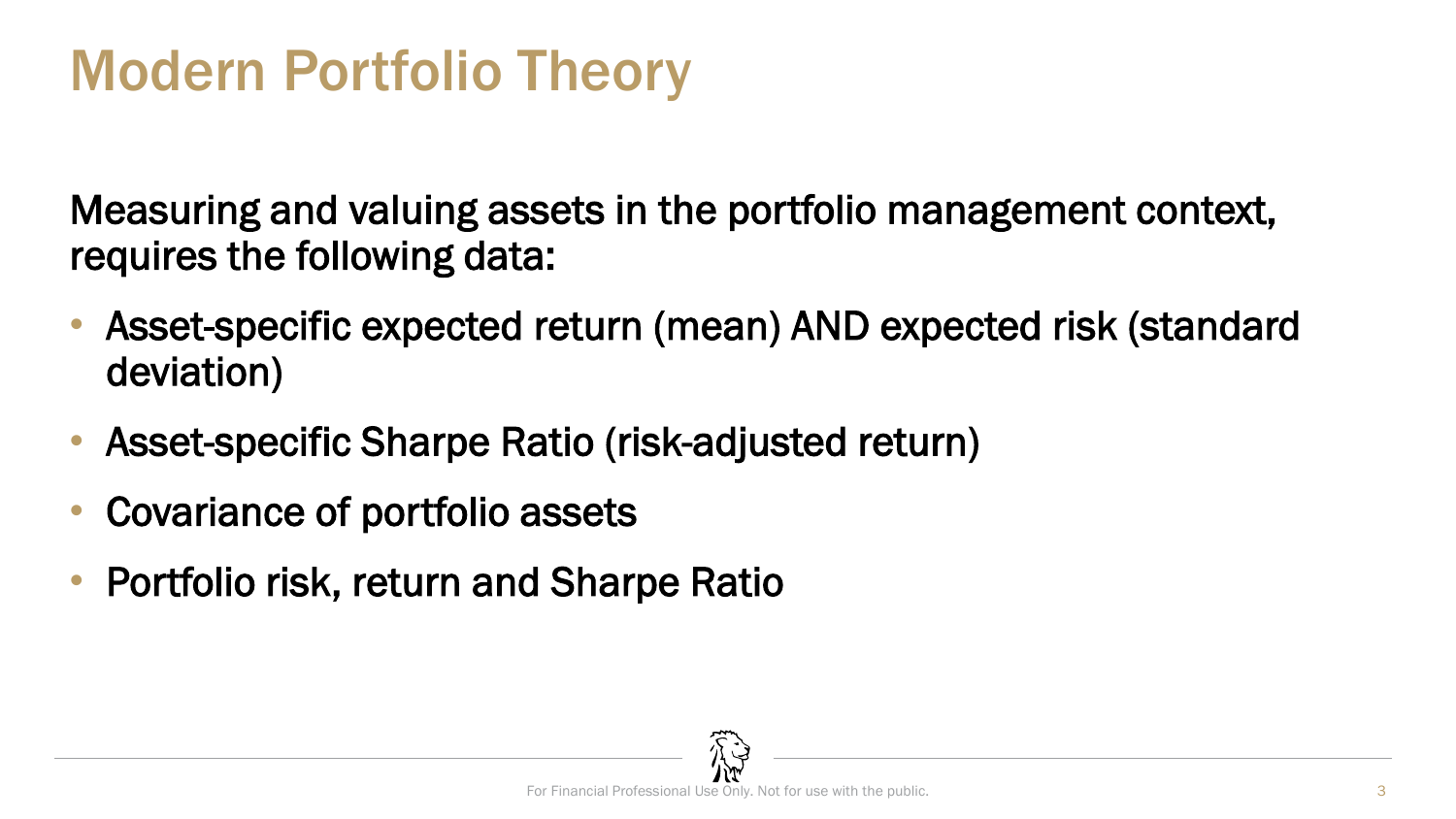# Life Insurance as a Contingent Asset Class

#### Expected Return = Pre-Tax Equiv. Return on Investment at Life Expectancy

| <b>Joint Insured</b><br><b>Issue Ages</b> | <b>Joint LE (age)</b> | <b>Pre-Tax ROI</b><br>at LE* |
|-------------------------------------------|-----------------------|------------------------------|
| 35/35                                     | 92/92                 | 6.60%                        |
| 45/45                                     | 92/92                 | 6.59%                        |
| 55/55                                     | 92/92                 | 7.15%                        |
| 65/65                                     | 93/93                 | 7.37%                        |
| 75/75                                     | 94/94                 | 7.76%                        |

Life expectancy is used as the age at which to reference the expected return because it represents the average (mean) age of death as determined by a current mortality table for a pool of insureds with the same age, gender and underwriting risk classification.

\*Nationwide YourLife NLG SUL II, \$10,000,000 face amount, male/female, both standard nonsmoker, level pay solving for no-lapse guarantee to age 120, 26.86% blended tax rate. Hypothetical example for illustrative purposes only.

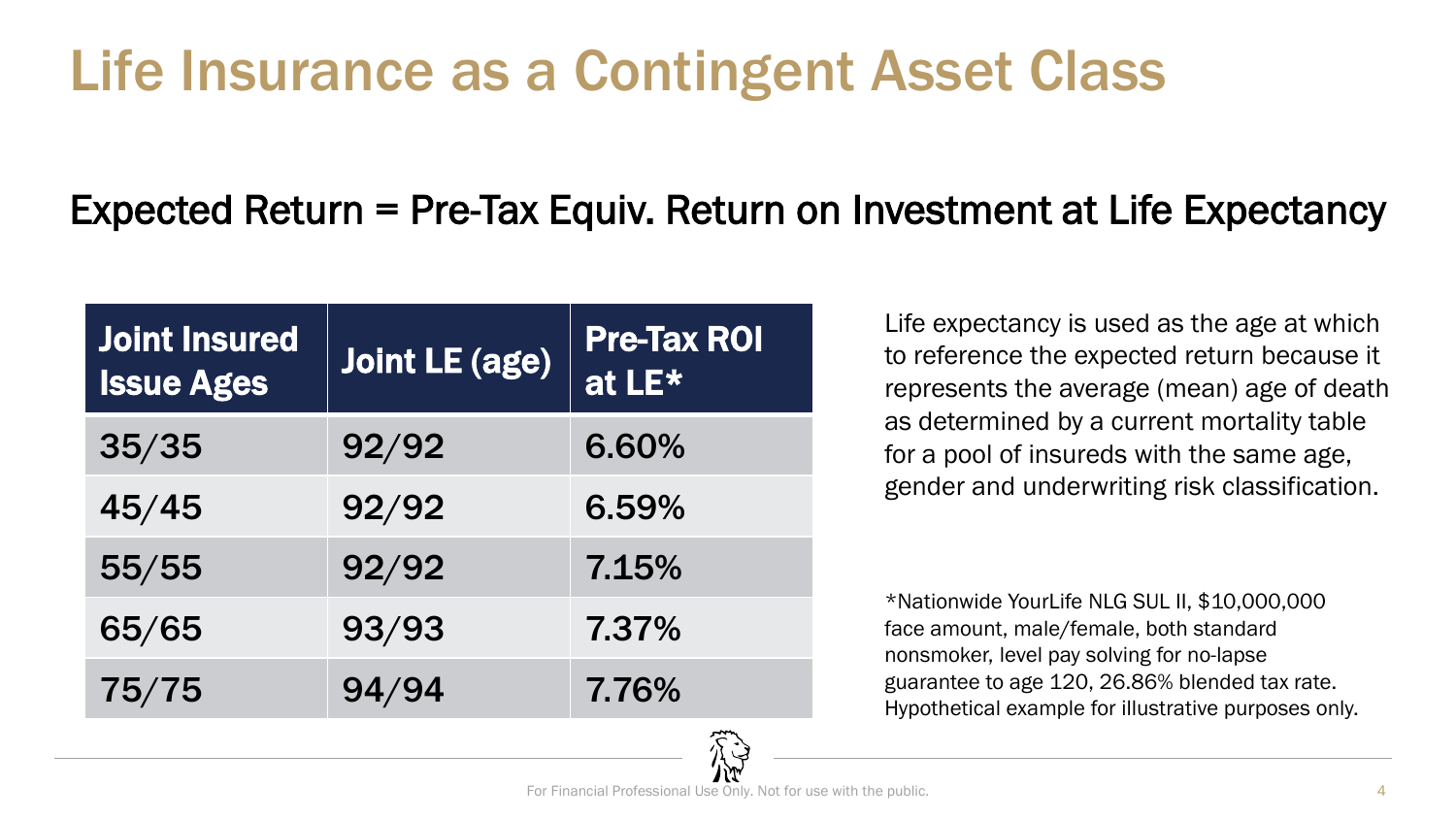Expected risk (standard deviation) is a necessary data point for a complete asset class analysis, which is the average amount by which returns over a specific time period vary from the mean.

Death benefit standard deviation is the average amount by which projected IRRs (adjusted for their probability of occurring) vary assuming death occurred in any given year.

Since the benefit is mortality-based, the annual probability of surviving to and dying at each specific age is multiplied by the corresponding IRR; a standard deviation is calculated on these probability-weighted IRRs.



Nationwide YourLife NLG SUL II, \$10,000,000 face amount, male/female, both standard nonsmoker, level pay solving for no-lapse guarantee to age 120, 26.86% blended tax rate. Hypothetical example for illustrative purposes only. Note: The sum of the individual probabilities represented by the purple line adds up to 100% and encompasses all deaths expected to occur over time from an initial pool of lives comprised of 75 year old male/female joint insureds of a standard nonsmoker risk. Mortality rates are based on the 2015 Valuation Basic Table.

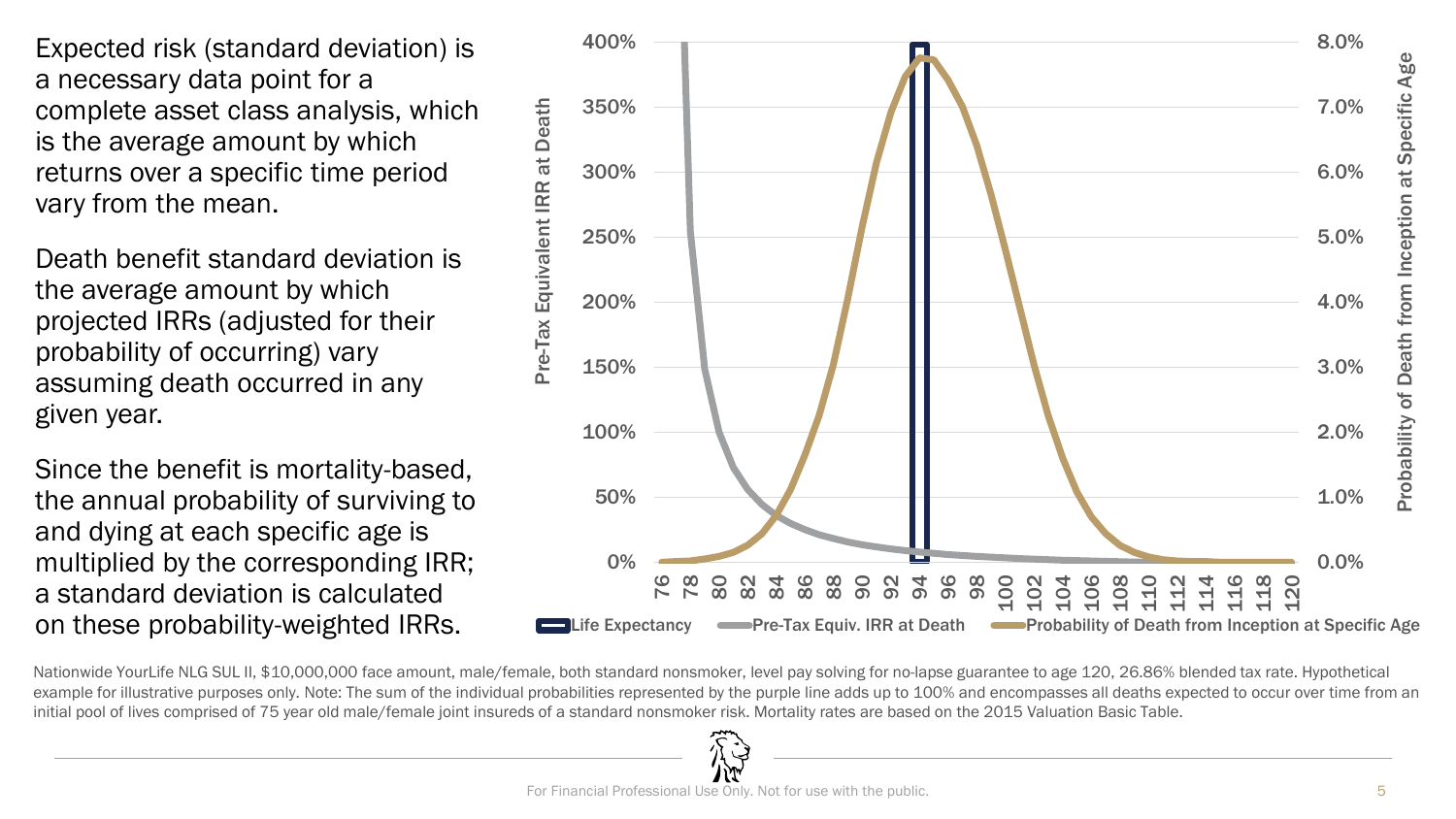# Life Insurance as a Contingent Asset Class

Expected Risk = Standard Deviation of Probability-Weighted ROIs

| <b>Issue Age</b> | LE (age) | <b>Pre-Tax ROI</b><br>at LE* | <b>Standard</b><br><b>Deviation</b> |
|------------------|----------|------------------------------|-------------------------------------|
| 35/35            | 92/92    | 6.60%                        | 0.12%                               |
| 45/45            | 92/92    | 6.59%                        | 0.13%                               |
| 55/55            | 92/92    | 7.15%                        | 0.15%                               |
| 65/65            | 93/93    | 7.37%                        | 0.18%                               |
| 75/75            | 94/94    | 7.76%                        | 0.24%                               |

\*Nationwide YourLife NLG SUL II, \$10,000,000 face amount, male/female, both standard nonsmoker, level pay solving for no-lapse guarantee to age 120, 26.86% blended tax rate. Hypothetical example for illustrative purposes only.

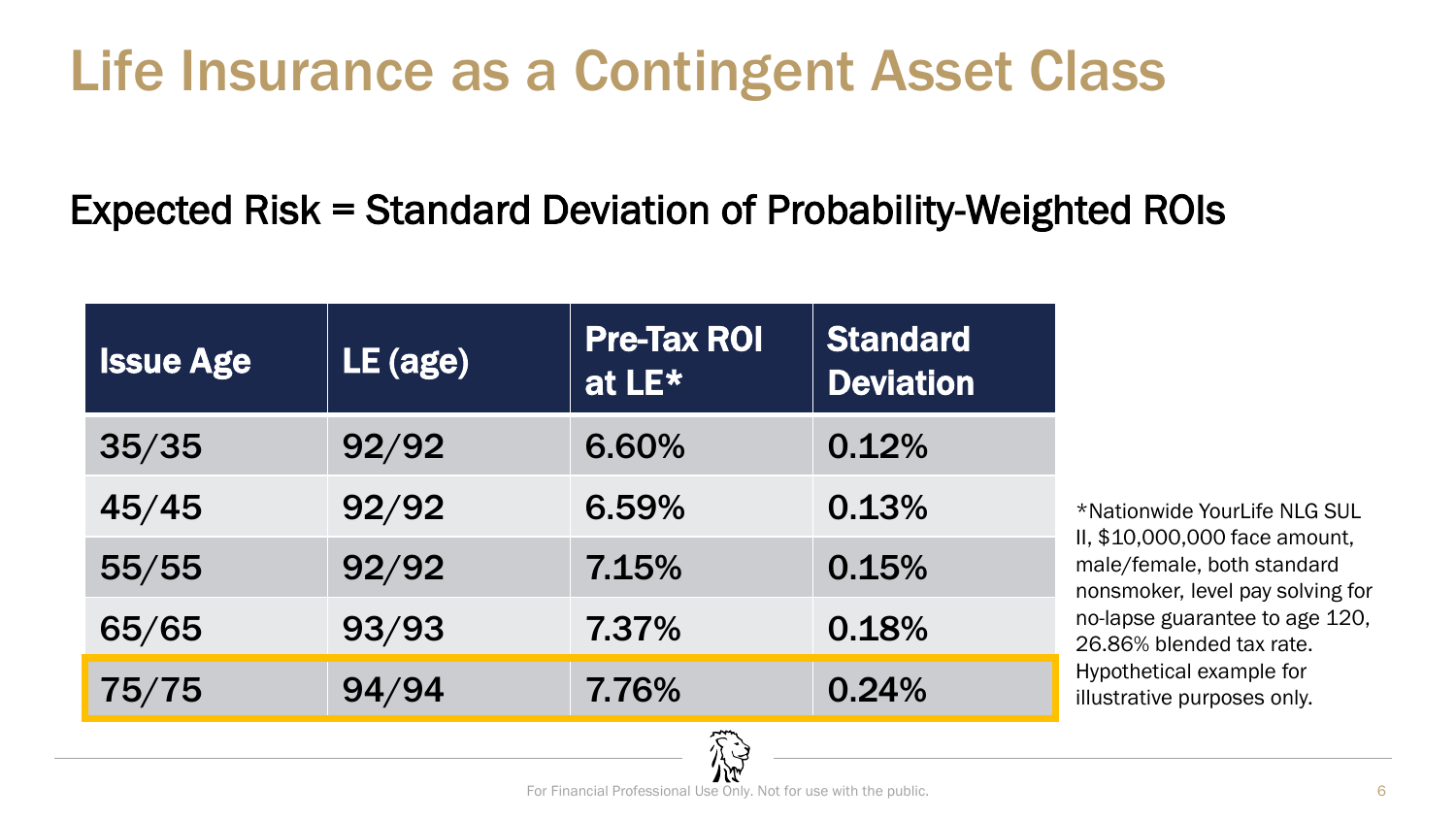|                                      |                                                                               |                                                                                    |                    | Asset Class Analysis Quantifying the Risk and Return Characteristics of the Death Benefit |                                         |                                |                                                 |                                    |                                                |  |
|--------------------------------------|-------------------------------------------------------------------------------|------------------------------------------------------------------------------------|--------------------|-------------------------------------------------------------------------------------------|-----------------------------------------|--------------------------------|-------------------------------------------------|------------------------------------|------------------------------------------------|--|
|                                      | <b>Insureds Names:</b><br><b>Insureds Genders:</b>                            | <b>Insureds Issue Ages (Age Nearest):</b><br><b>Insureds Underwriting Classes:</b> |                    | Mr. Big / Mrs. Big<br>Male / Female<br>Age 75 / Age 75                                    | Standard Nonsmoker / Standard Nonsmoker |                                |                                                 |                                    |                                                |  |
|                                      |                                                                               | Joint Life Expectancy (LE) for Mr. Big / Mrs. Big                                  |                    |                                                                                           |                                         |                                |                                                 |                                    | 19.4 Years<br><b>Age 94/94</b>                 |  |
|                                      |                                                                               |                                                                                    |                    | Income Tax-Free Return on Investment (ROI) Assuming Death Occurs at LE                    |                                         |                                |                                                 |                                    | 5.67%                                          |  |
|                                      | Expected Return: Pre-Tax Equivalent ROI at LE using a 26.86% Blended Tax Rate |                                                                                    |                    |                                                                                           |                                         |                                |                                                 |                                    | 7.76%                                          |  |
|                                      |                                                                               |                                                                                    |                    | Expected Risk: Probability Weighted Standard Deviation of Pre-Tax Equiv. ROIs on DB       |                                         |                                |                                                 |                                    | 0.24%                                          |  |
|                                      |                                                                               |                                                                                    |                    |                                                                                           |                                         |                                | <b>Values at Death for Asset Class Analysis</b> |                                    |                                                |  |
|                                      | (1)                                                                           | (2)                                                                                | (3)                | (4)                                                                                       | (5)                                     | (6)<br><b>ROI on</b>           | (7)<br>Pre-Tax                                  | (8)<br>Probability<br>of Death in  | (9)<br>Probability<br>of Death in<br>or before |  |
|                                      | Year                                                                          | Age<br><b>Attained</b>                                                             | <b>Premium</b>     | <b>Cash Value</b><br><b>During Life</b>                                                   | <b>Death</b><br><b>Benefit</b>          | <b>Death</b><br><b>Benefit</b> | <b>Equivalent</b><br><b>ROI</b>                 | <b>Each Year</b><br>from inception | <b>Each Year</b><br>(sum of col. 8)            |  |
|                                      |                                                                               | 76/76                                                                              | 289,685            | $\boldsymbol{0}$                                                                          | 10,000,000                              | 3352.03%                       | 4583.03%                                        | 0.00%                              | 0.00%                                          |  |
|                                      | $\overline{2}$<br>3                                                           | 77/77<br>78/78                                                                     | 289,685<br>289,685 | 0<br>0                                                                                    | 10,000,000<br>10,000,000                | 439.66%<br>186.28%             | 601.13%<br>254.69%                              | 0.01%<br>0.02%                     | 0.01%<br>0.02%                                 |  |
|                                      | 5                                                                             | 79/79<br>80/80                                                                     | 289,685<br>289,685 | 0<br>$\pmb{0}$                                                                            | 10,000,000<br>10,000,000                | 108.73%<br>73.21%              | 148.66%<br>100.10%                              | 0.05%<br>0.09%                     | 0.07%<br>0.16%                                 |  |
|                                      | 6                                                                             | 81/81                                                                              | 289,685            | $\pmb{0}$                                                                                 | 10,000,000                              | 53.36%                         | 72.96%                                          | 0.15%                              | 0.31%                                          |  |
|                                      |                                                                               | 82/82                                                                              | 289,685            | 0                                                                                         | 10,000,000                              | 40.89%                         | 55.90%                                          | 0.26%                              | 0.57%                                          |  |
|                                      | 8                                                                             | 83/83                                                                              | 289,685            | 0                                                                                         | 10,000,000                              | 32.41%                         | 44.32%                                          | 0.44%                              | 1.00%                                          |  |
| Hypothetical example                 | 9<br>10                                                                       | 84/84<br>85/85                                                                     | 289,685<br>289,685 | 0<br>$\pmb{0}$                                                                            | 10,000,000<br>10,000,000                | 26.33%<br>21.78%               | 36.00%<br>29.78%                                | 0.72%<br>1.12%                     | 1.73%<br>2.85%                                 |  |
| for illustrative                     |                                                                               | 86/86                                                                              | 289,685            |                                                                                           | 10,000,000                              | 18.27%                         | 24.98%                                          | 1.65%                              | 4.50%                                          |  |
| purposes only. Actual                | 11<br>12                                                                      | 87/87                                                                              | 289,685            | 0<br>0                                                                                    | 10,000,000                              | 15.49%                         | 21.18%                                          | 2.26%                              | 6.76%                                          |  |
| results will vary.                   | 13                                                                            | 88/88                                                                              | 289,685            | 0                                                                                         | 10,000,000                              | 13.24%                         | 18.11%                                          | 3.05%                              | 9.81%                                          |  |
| For Financial Professional Use Only. | 14                                                                            | 89/89                                                                              | 289,685            | 0                                                                                         | 10,000,000                              | 11.40%                         | 15.58%                                          | 4.07%                              | 13.88%                                         |  |
| Not for use with the public.         | 15                                                                            | 90/90                                                                              | 289,685            | 0                                                                                         | 10,000,000                              | 9.86%                          | 13.48%                                          | 5.16%                              | 19.04%                                         |  |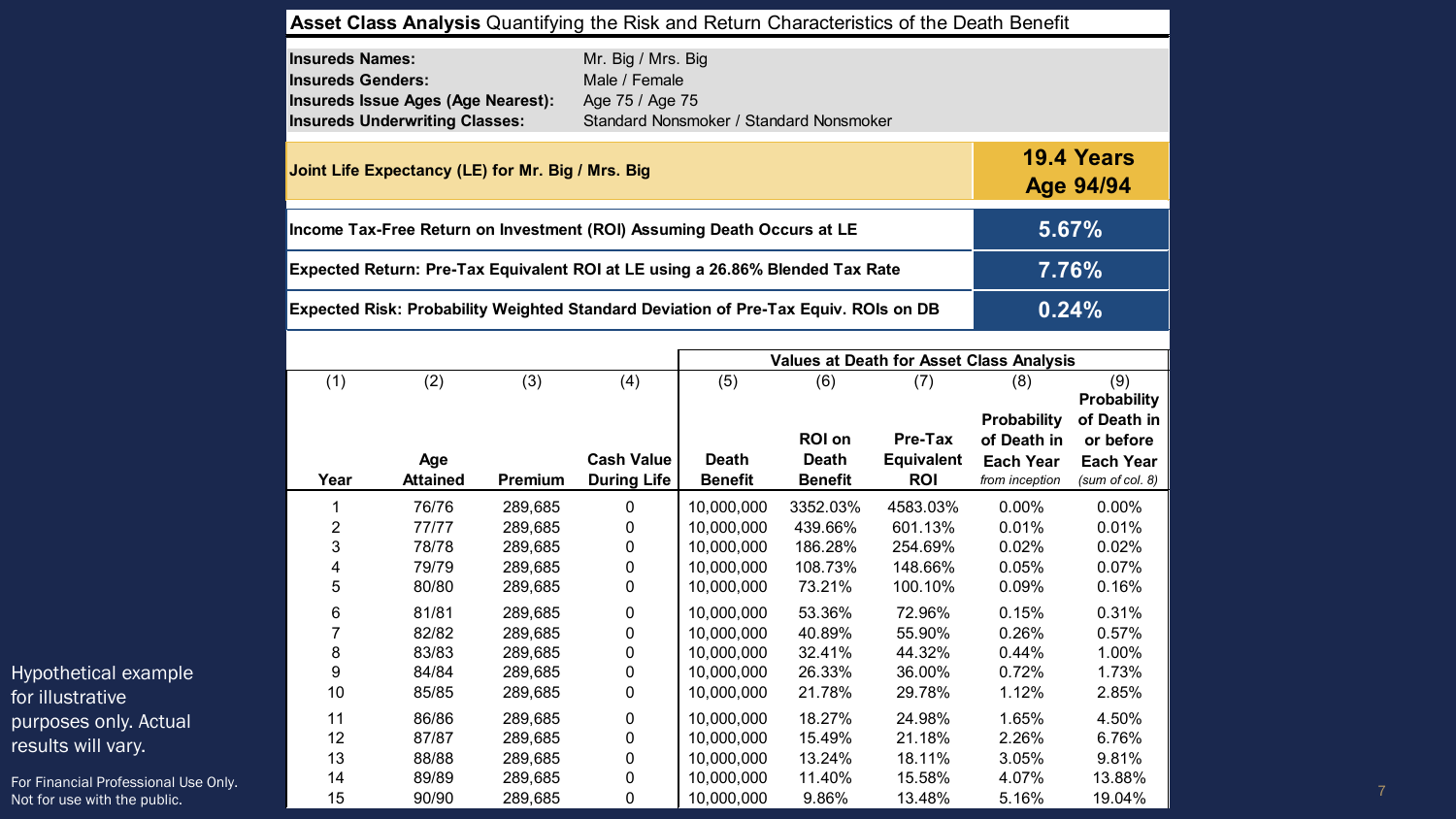| <b>Historical</b><br>Calendar | <b>S&amp;P 500</b><br>Total | <b>Barclays</b><br>U.S.<br>Aggregate | <b>FTSE</b><br>Nareit | 12%                                   |            |          |              | <b>Risk and Return Frontier</b>                                          |     |              |     |              |                         |                  |
|-------------------------------|-----------------------------|--------------------------------------|-----------------------|---------------------------------------|------------|----------|--------------|--------------------------------------------------------------------------|-----|--------------|-----|--------------|-------------------------|------------------|
| Year                          | Return                      | <b>Bond</b>                          | <b>REITs</b>          |                                       |            |          |              |                                                                          |     |              |     |              |                         |                  |
| 1988                          | 16.61%                      | 7.89%                                | 11.36%                | Expected Return (Pre-Tax Mean)<br>10% |            |          |              |                                                                          |     |              |     |              |                         |                  |
| 1989                          | 31.69%                      | 14.53%                               | $-1.81%$              |                                       |            |          |              |                                                                          |     |              |     |              | <b>Stocks</b>           |                  |
| 1990                          | $-3.10%$                    | 8.96%                                | $-17.35%$             | 8%                                    |            |          |              |                                                                          |     |              |     |              | <b>REITS</b>            |                  |
| 1991                          | 30.47%                      | 16.00%                               | 35.68%                |                                       |            |          |              |                                                                          |     |              |     |              |                         |                  |
| 1992                          | 7.62%                       | 7.40%                                | 12.18%                |                                       | Life       |          |              |                                                                          |     |              |     |              |                         |                  |
| 1993                          | 10.08%                      | 9.75%                                | 18.55%                |                                       | dhisurance |          |              |                                                                          |     |              |     |              |                         |                  |
| 1994                          | 1.32%                       | $-2.92%$                             | 0.81%                 |                                       |            |          | <b>Bonds</b> |                                                                          |     |              |     |              |                         |                  |
| 1995                          | 37.58%                      | 18.46%                               | 18.31%                | 4%                                    |            |          |              |                                                                          |     |              |     |              |                         |                  |
| 1996                          | 22.96%                      | 3.64%                                | 35.75%                |                                       |            |          |              |                                                                          |     |              |     |              |                         |                  |
| 1997                          | 33.36%                      | 9.64%                                | 18.86%                |                                       |            |          |              |                                                                          |     |              |     |              |                         |                  |
| 1998                          | 28.58%                      | 8.70%                                | $-18.82%$             | 2%                                    |            |          |              |                                                                          |     |              |     |              |                         |                  |
| 1999                          | 21.04%                      | $-0.82%$                             | $-6.48%$              |                                       |            |          |              |                                                                          |     |              |     |              |                         |                  |
| 2000                          | $-9.10%$                    | 11.63%                               | 25.89%                | $0\%$                                 |            |          |              |                                                                          |     |              |     |              |                         |                  |
| 2001                          | $-11.89%$                   | 8.43%                                | 15.50%                |                                       | $0\%$      | 2%<br>4% | 6%           | 8%                                                                       | 10% | 12%          | 14% | 16%          | 18%                     | 20%              |
| 2002                          | $-22.10%$                   | 10.26%                               | 5.22%                 |                                       |            |          |              | <b>Expected Risk (Standard Deviation)</b>                                |     |              |     |              |                         |                  |
| 2003                          | 28.68%                      | 4.10%                                | 38.47%                |                                       |            |          |              |                                                                          |     |              |     |              |                         |                  |
| 2004                          | 10.88%                      | 4.34%                                | 30.41%                |                                       |            |          |              |                                                                          |     |              |     |              |                         | Life             |
| 2005                          | 4.91%                       | 2.43%                                | 8.29%                 |                                       |            |          |              | <b>Stocks</b>                                                            |     | <b>Bonds</b> |     | <b>REITs</b> |                         | <b>Insurance</b> |
| 2006                          | 15.79%                      | 4.33%                                | 34.35%                | <b>Expected Return</b>                |            |          |              | 10.69%                                                                   |     | 6.36%        |     | 9.81%        |                         | 7.76%            |
| 2007                          | 5.49%                       | 6.97%                                | $-17.83%$             | (Pre-Tax Mean ROI)                    |            |          |              |                                                                          |     |              |     |              |                         |                  |
| 2008                          | $-37.00%$                   | 5.24%                                | $-37.34%$             | <b>Expected Risk</b>                  |            |          |              | 16.96%                                                                   |     | 4.83%        |     | 18.10%       |                         | 0.24%            |
| 2009                          | 26.46%                      | 5.93%                                | 27.45%                | (Standard Deviation)                  |            |          |              |                                                                          |     |              |     |              |                         |                  |
| 2010                          | 15.06%                      | 6.54%                                | 27.58%                |                                       |            |          |              |                                                                          |     |              |     |              |                         |                  |
| 2011                          | 2.11%                       | 7.84%                                | 7.28%                 |                                       |            |          |              | Income Tax Rate Assumptions for Pre-Tax Equivalent ROI on Death Benefit: |     |              |     |              |                         |                  |
| 2012                          | 16.00%                      | 4.22%                                | 20.14%                | % of Return as Ordinary Income        |            |          |              |                                                                          |     | 60.00%       |     |              |                         |                  |
| 2013                          | 32.39%                      | $-2.02%$                             | 3.21%                 | % of Return as Realized Cap Gain      |            |          |              |                                                                          |     | 10.00%       |     |              |                         |                  |
| 2014                          | 13.69%                      | 5.97%                                | 27.15%                | % of Return as Unrealized Cap Gain    |            |          |              |                                                                          |     | 30.00%       |     | 26.86%       |                         |                  |
| 2015                          | 1.19%                       | 0.55%                                | 2.29%                 | % of Return as Tax-Free               |            |          |              |                                                                          |     | 0.00%        |     |              | <b>Blended Tax Rate</b> |                  |
| 2016                          | 11.96%                      | 2.65%                                | 9.28%                 | Ordinary Income Tax Rate              |            |          |              |                                                                          |     | 40.80%       |     |              |                         |                  |
| 2017                          | 21.83%                      | 3.54%                                | 9.27%                 | <b>Capital Gains Tax Rate</b>         |            |          |              |                                                                          |     | 23.80% -     |     |              |                         |                  |

Hypothetical example for illustrative purposes only. Actual results will vary. Historical performance is no guarantee of future results.

For Financial Professional Use Only. Not for use with the public.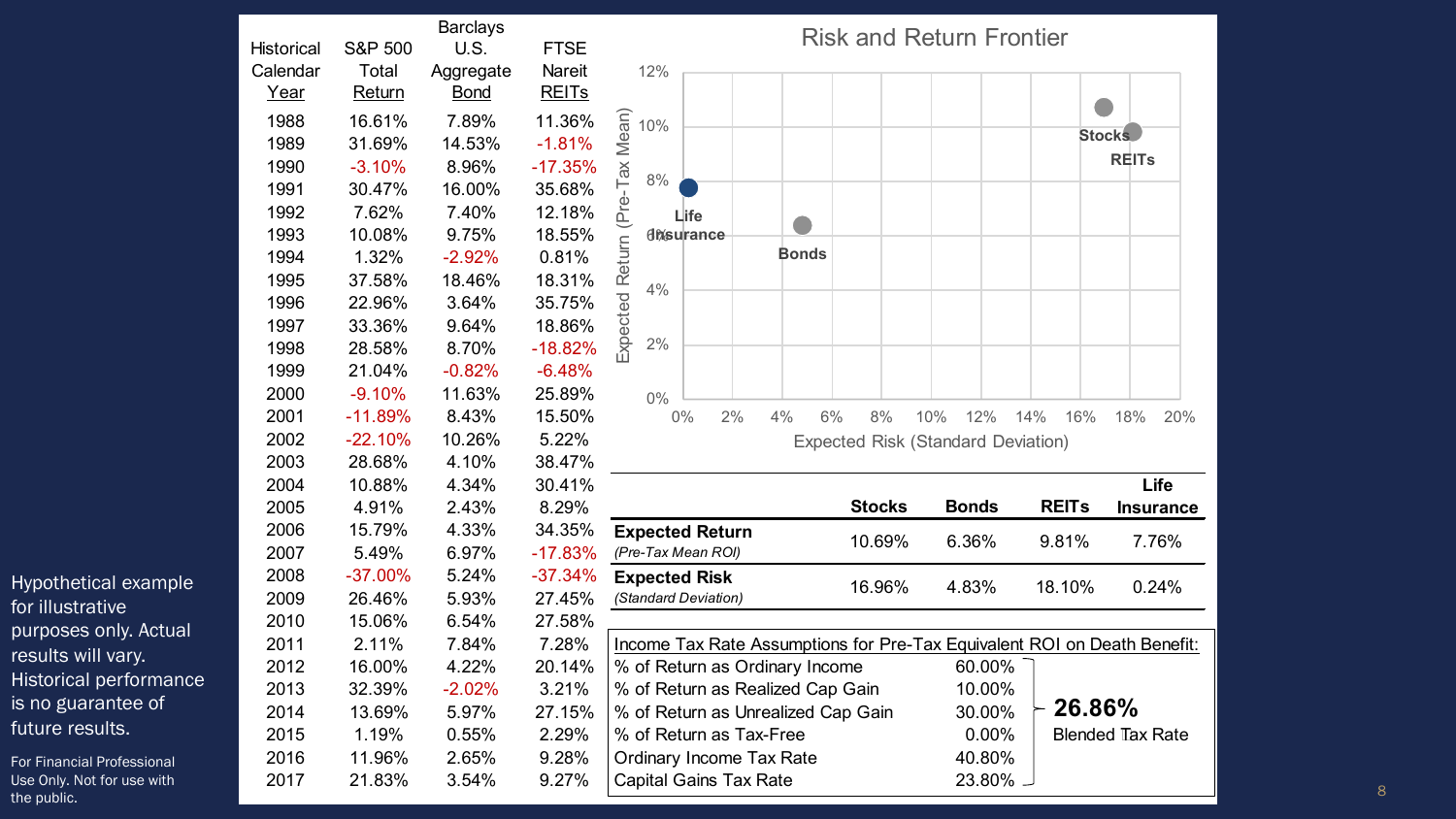

Nationwide YourLife NLG SUL II, \$10,000,000 face amount, male/female, both age 75 and standard nonsmoker, level pay solving for no-lapse guarantee to age 120, 26.86% blended tax rate.

Hypothetical example for illustrative purposes only. Actual results will vary.

Sharpe ratio is the difference between the expected mean return and the risk-free rate (risk premium) divided by the standard deviation, a measure of the risk-adjusted return of an asset class.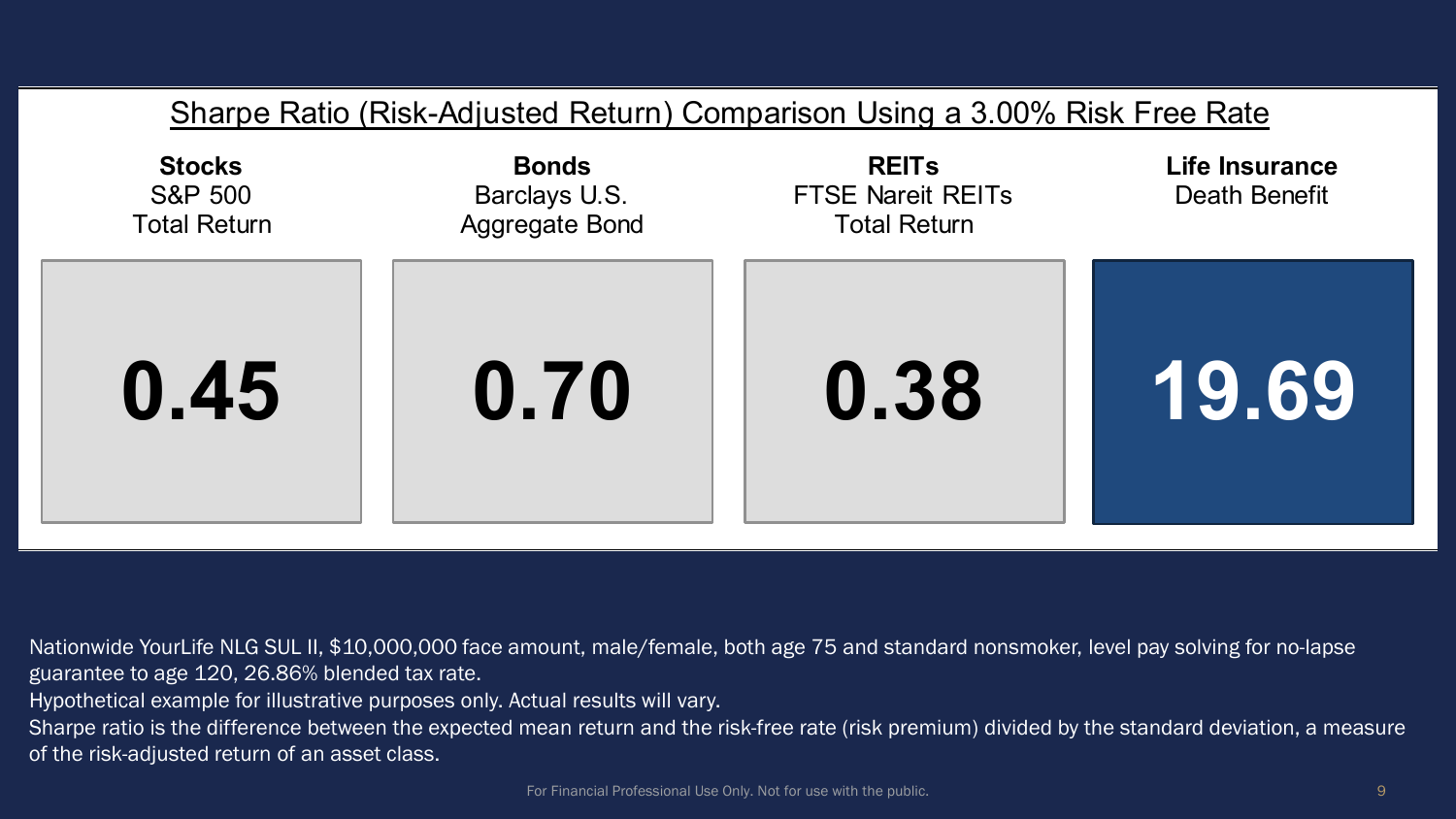### Efficient Frontier Using a Simple Two-Asset Wealth Transfer Portfolio

(For conceptual purposes; Actual portfolio management would use a greater number of asset classes)

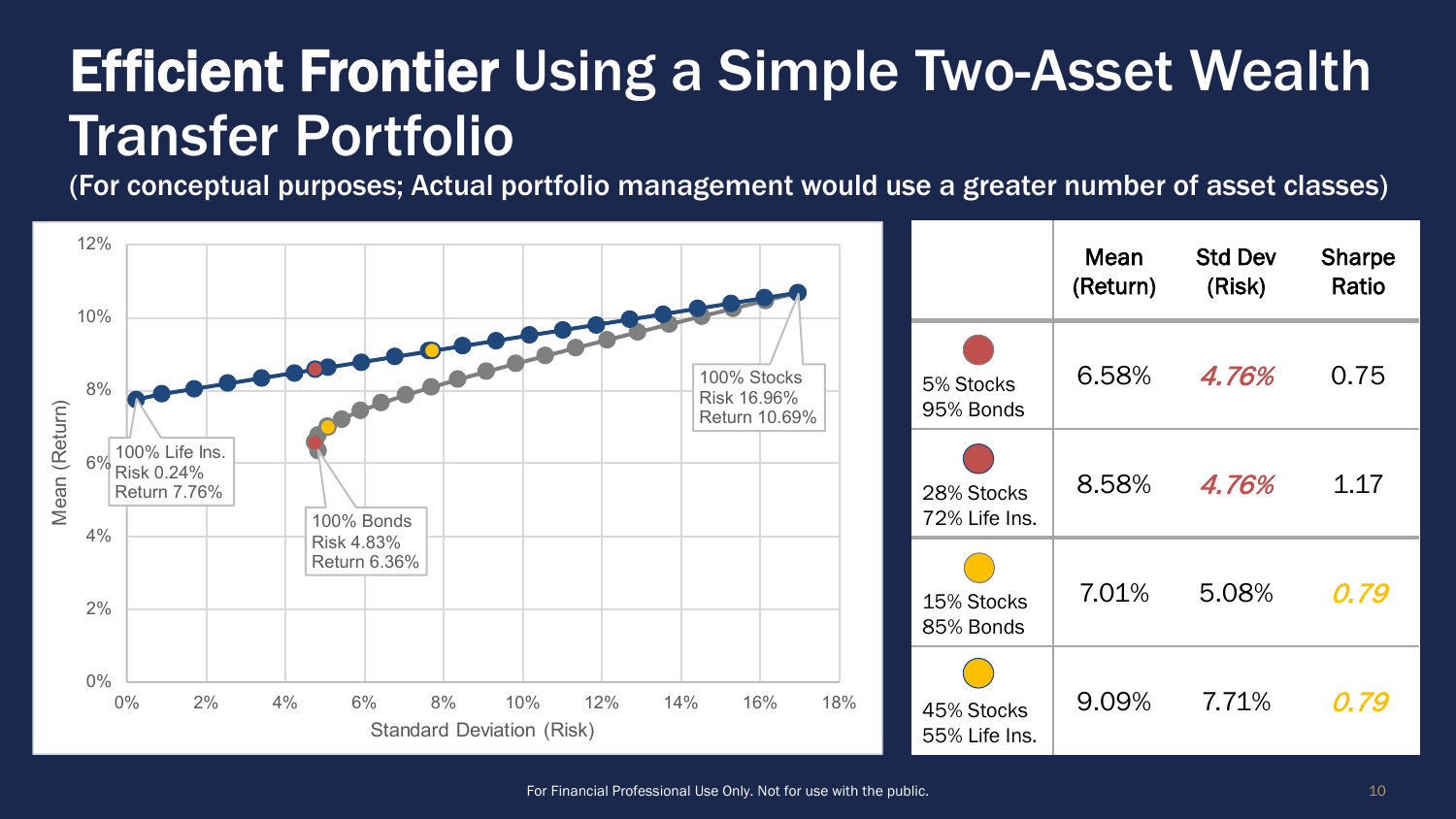# Life Insurance as a Contingent Asset Class

- Income tax-free death benefit with a compelling tax-adjusted IRR and low standard deviation (risk)
- Fixed payment correlated to mortality, not the markets
- Hedge against premature death and/or volatility in other assets at death, stabilizing the transfer of wealth
- Reduced risk and increased risk-adjusted return in the family's wealth transfer portfolio

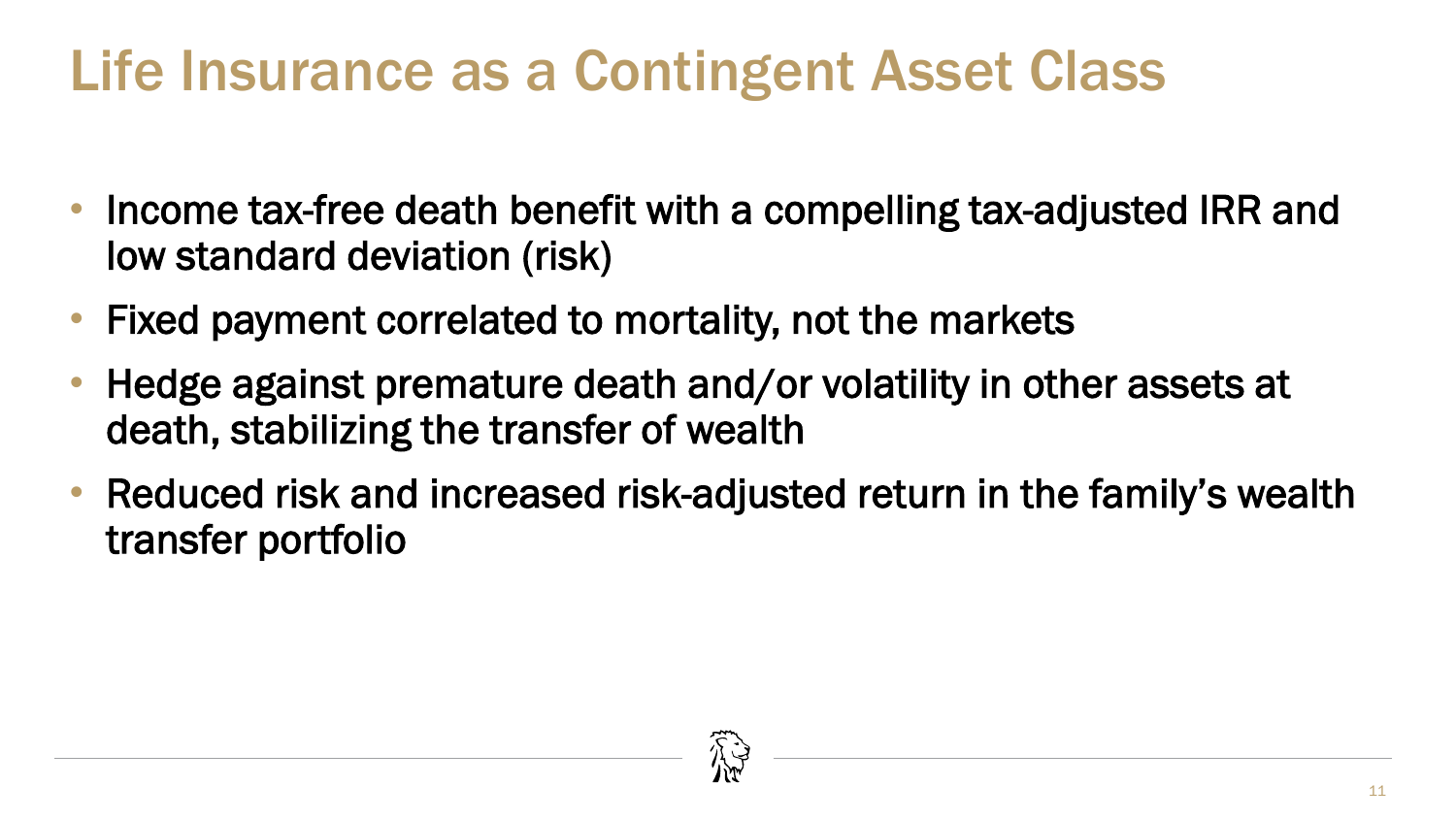### Implementation Considerations

- Determine to what extent life insurance is to be incorporated
- Funding premiums (consider any income tax consequences):
	- Make additional cash flow contributions
	- Allocate portfolio fixed income for a period of time
	- Designate specific fixed income assets to be drawn down over time
	- Liquidate any capital assets with little to no unrealized gain
	- Use investment line of credit to avoid having to liquidate assets (note the interest rate risk element may increase overall standard deviation and is not accounted for in the forgoing analysis)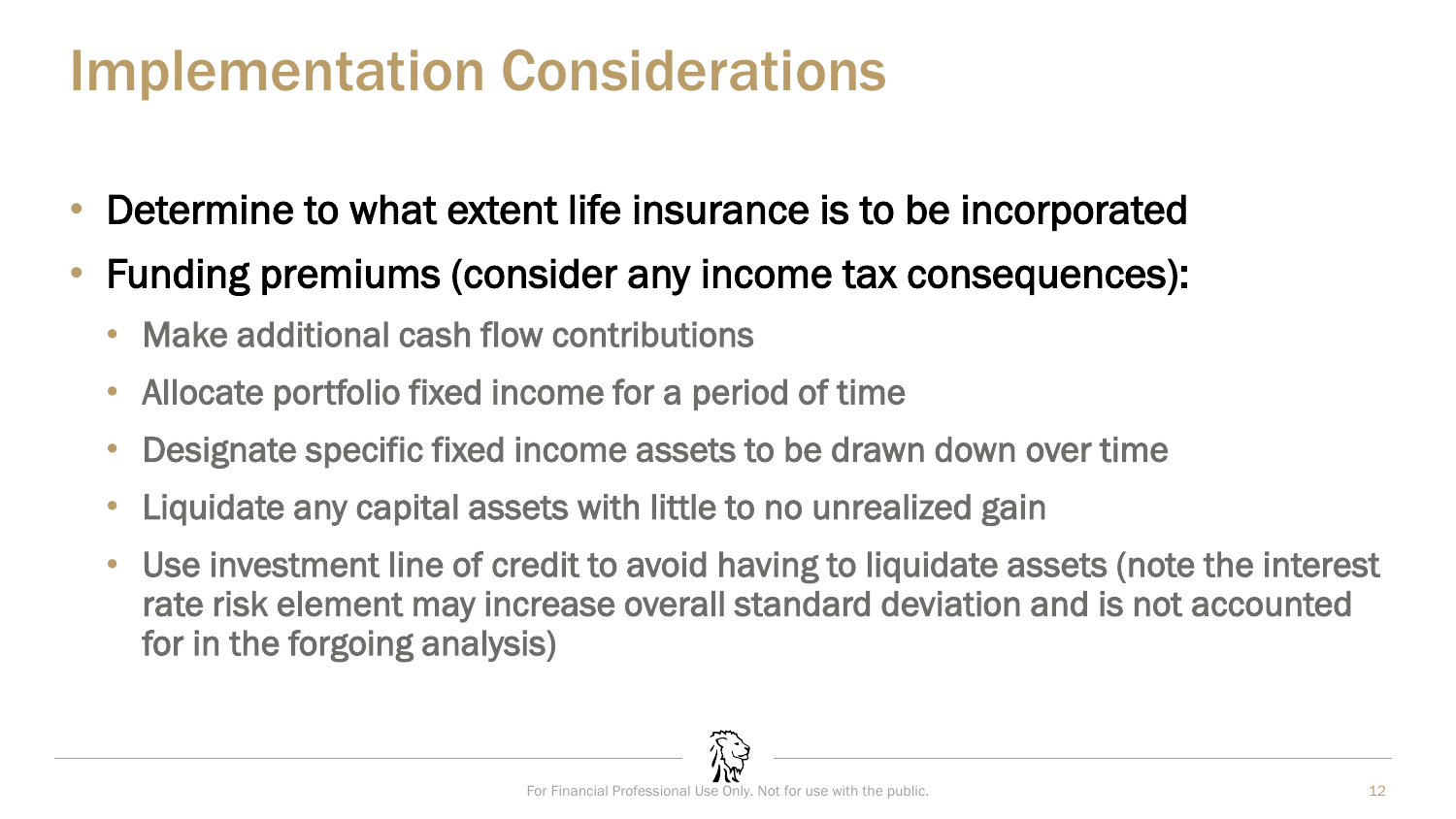#### Additional Considerations

- Risk tolerance, time horizon and liquidity needs must inform the asset allocation process
- Post-mortem time horizon is necessary, or possibly post-morbidity\*
- Can't maximize utility of cash value and death benefit in one policy
- Other considerations:
	- Impact of policy performance on required premiums
	- Carrier financial strength and risk of insolvency
	- Policy owner actions causing policy rescission or refund of premiums only (material misrepresentation, fraud, suicide, etc.)

\*Assumes a Chronic Illness or LTC Rider is available and issued under the policy that can allow some portion of the death benefit to be accelerated during life in the event that a qualifying condition occurs. Additional charges may apply.